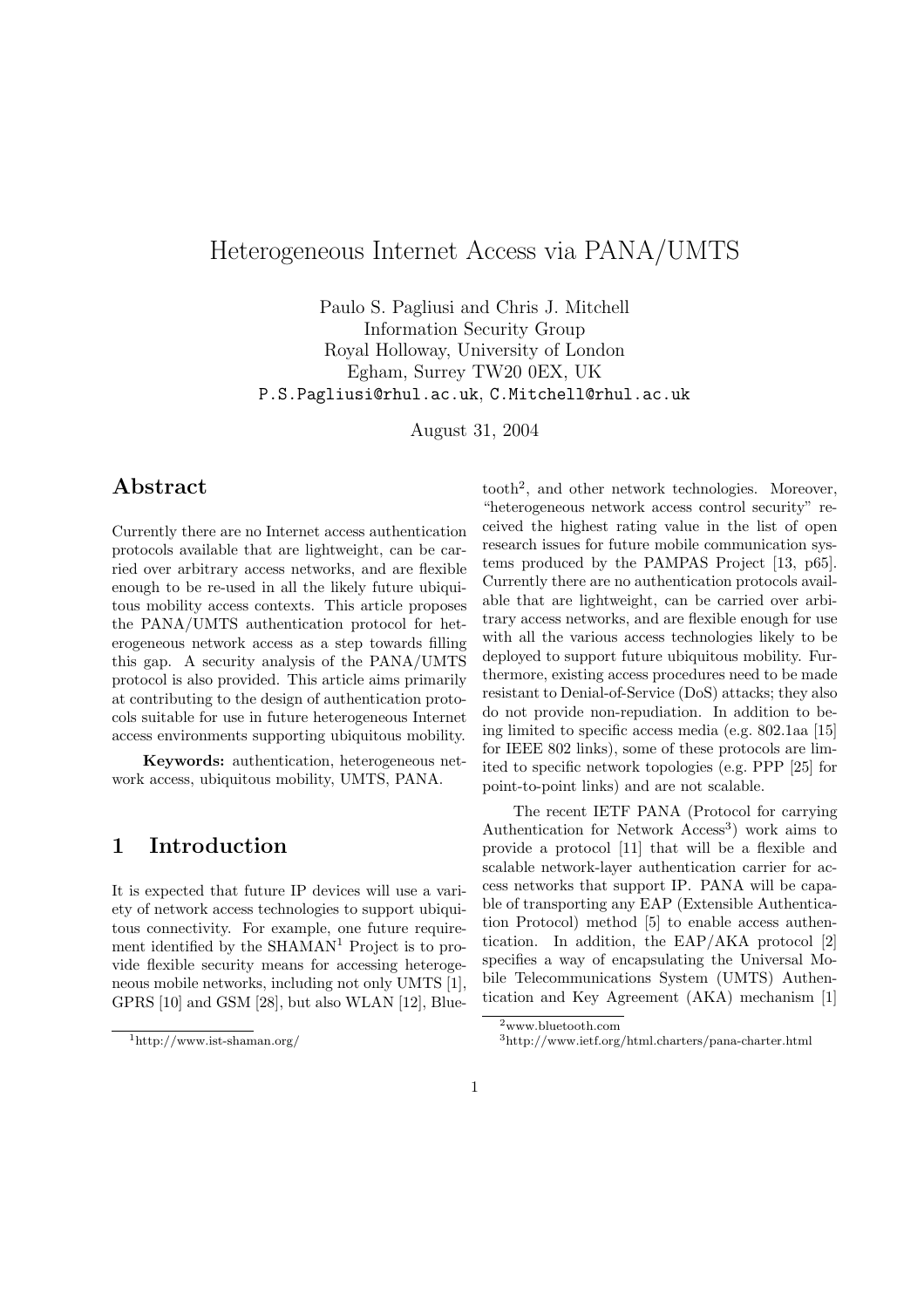within EAP. Once inside EAP, the UMTS parameters can thus be carried by PANA. In this paper we present a proposal for combining UMTS authentication with EAP/AKA and PANA, which we call PANA/UMTS.

The goal of the PANA/UMTS protocol is to provide an IP compatible, lightweight, flexible and scalable authentication method that allows a client to be authenticated in a heterogeneous network access environment. The proposal adapts the security techniques used in UMTS to the PANA structure. The protocol runs between a client device and an agent device in the access network, where the agent may be a client of an AAA (Authentication, Authorization and Accounting) infrastructure, which itself has an interface to the UMTS network.

Section 2 summarises the UMTS network access security feature, Section 3 describes the EAP/AKA protocol, and Section 4 explains the PANA protocol. Section 5 then describes the proposed new PANA/UMTS authentication scheme. Section 6 analyses the threats to the PANA/UMTS protocol, Section 7 considers its advantages and disadvantages and, finally, Sections 8, 9, and 10 present possible further work, conclusions and acknowledgements.

# 2 UMTS Network Access Security

UMTS is a third generation mobile communication standard developed by 3GPP (Third Generation Partnership Project<sup>4</sup>). UMTS network access security provides users with secure access to UMTS services, protecting in particular the UMTS radio access network (UTRAN). This section summarises the four UMTS network access security features relevant here, i.e. entity authentication, signalling integrity, user traffic confidentiality, and user identity confidentiality. Further details of UMTS security can be found in [1, 4, 28].

UMTS mutual entity authentication involves the

Mobile Station (MS), the visited network (VN), and the home network (HN); the VN verifies the subscriber's identity by means of a challenge-response mechanism, while the MS checks that the VN has been authorised by the HN. A 128-bit secret key K is shared by the USIM (Universal Subscriber Identity Module) and the HN AuC (Authentication Centre). An authentication vector is produced by the AuC from  $K$  and a sequence number, and sent on demand to the VN. The authentication vector contains a random number RAND, a network authentication token AUTN, an expected result XRES, a temporary integrity key IK, and a temporary cipher key CK.

Whenever the VN wishes to authenticate the MS, it sends it one *(RAND, AUTN)* pair. The MS verifies  $AUTN$ , using  $K$  and the sequence number in AUTN. If this process is successful, the USIM sends RES, computed as a function of K and RAND, back to the VN and also computes IK and CK. The VN then compares the received RES with the stored XRES, and if they agree the MS is deemed authentic; IK and CK can then be used for connection security, as described below.

Signalling data integrity and origin authentication is provided by computing an integrity check using the 128-bit key  $IK$ , shared by the MS and the VN. User traffic confidentiality is similarly provided by encrypting traffic using the 128-bit key CK. The user traffic confidentiality feature extends to the Radio Network Controller (RNC), so that microwave links between the Base Stations and the RNC are also protected.

Finally, UMTS provides *user identity confiden*tiality through the use of temporary identities. Apart from at initial registration, a user is not identified employing his permanent identity IMSI (International Mobile Subscriber Identity), but instead uses a temporary identity known as the TMSI (Temporary Mobile Subscriber Identity<sup>5</sup>). To avoid user traceability, which may lead to the compromise of user identity confidentiality, temporary identities are changed regularly in an 'unlinkable' way. In addition, it is

<sup>4</sup>http://www.3gpp.org/

<sup>5</sup> It is TMSI in the circuit switched domain, and P-TMSI in the packet switched domain.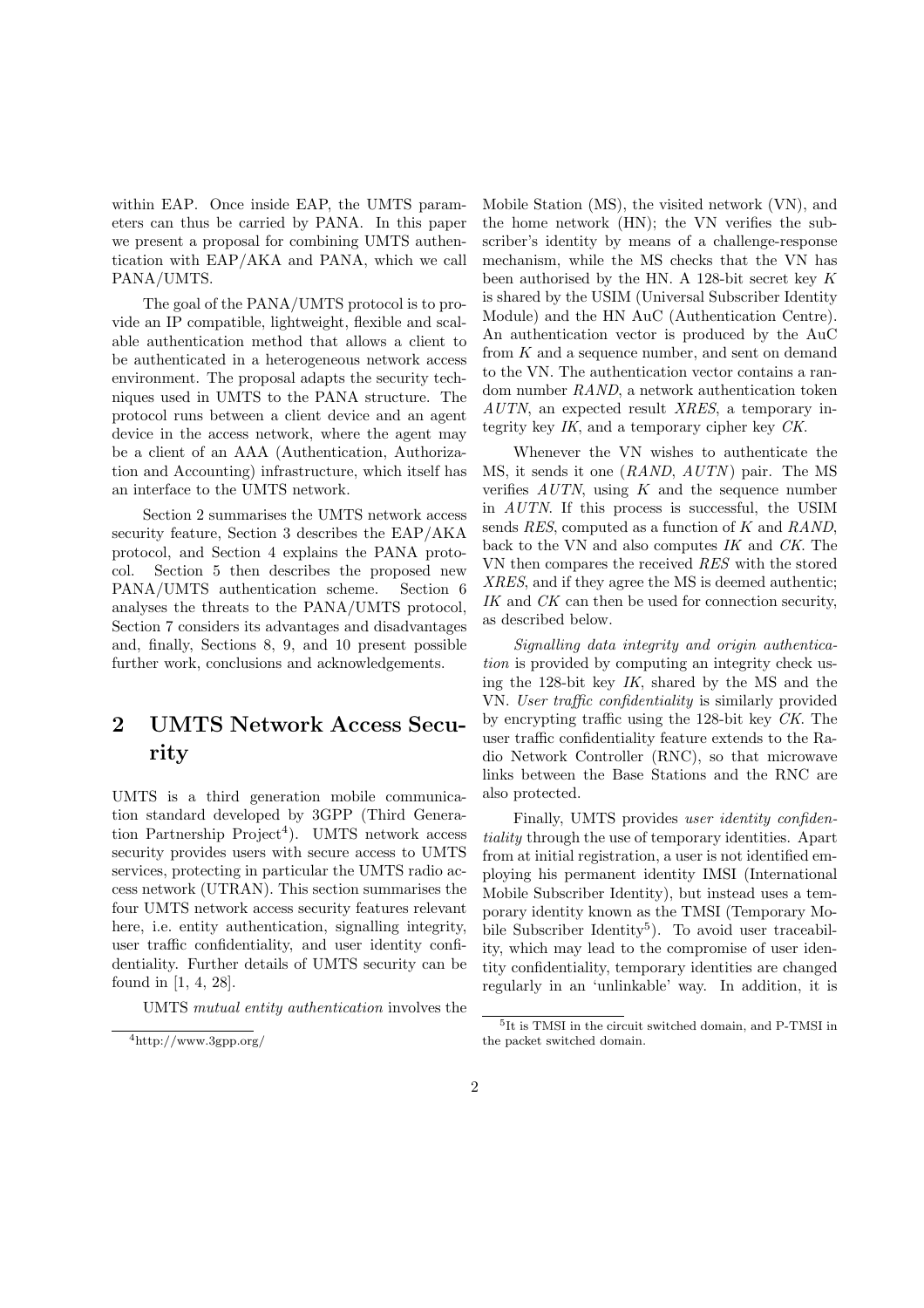required that any signalling or user data that might reveal the user identity is encrypted when sent across the UTRAN.

# 3 An EAP Mechanism for Carrying UMTS/AKA

The EAP/AKA protocol [2] is an EAP mechanism for authentication and session key distribution that uses UMTS AKA [1]. It involves a client acting on behalf of a user, an authenticating party and an EAP server. The EAP server is the network element that terminates the EAP protocol [5]. It may be co-located with the authenticating party, although the EAP server is typically implemented on a separate AAA server with whom the authenticating party communicates using an AAA protocol. The EAP server, which normally belongs to the user's home Internet AAA network, is able to obtain authentication vectors from the subscriber's HN AuC.

The EAP/AKA uses two round trips to mutually authenticate the client and the network, and provide them with temporary shared secret keys. The protocol includes exchange of EAP-Request/Response messages of types Identity and AKA. The type AKA also has a subtype field that admits the values: Challenge, Authentication-Reject, Synchronization-Failure, Identity, and Notification. The subtypespecific data is composed of parameters encapsulated in attributes. The EAP/AKA packet format and the use of attributes are specified in Section 6 of [2]. Either the IMSI or the TMSI can be employed as part of the user identifier. Section 4 of [2] describes user identity management.

In the EAP/AKA full authentication procedure, an identity request/ response message pair is first exchanged. Next, the EAP server sends an EAP-Request/AKA-Challenge message. This message contains a random number (AT RAND), a network authentication token (AT AUTN), and a Message Authentication Code (AT MAC) computed on the EAP packet; it may optionally contain encrypted data (AT ENCR DATA) for identity confidentiality

support. The client runs the AKA algorithm (usually inside a USIM) and verifies AUTN and MAC. If this is successful, the client is talking to a valid EAP server. It then derives the RES and the temporary keys, and sends back the EAP-Response/AKA-Challenge, protected by another AT MAC. The EAP server then checks the AT MAC, compares the received RES with the stored XRES, and if they agree the user is deemed authentic; the shared temporary keys can now be used.

The EAP/AKA keying material is generated from a Master Key (MK), which is calculated using the hash function SHA-1 [18] from a combination of the user identity, the UMTS integrity key IK, and the UMTS confidentiality key CK. The material derived from the MK is subsequently used to generate the temporary keys. This includes the Master Session Key (MSK) for encryption of the traffic between the client and the network, the encryption key  $(K_{\text{c}}\text{encr})$ to be used with AT ENCR DATA, and the authentication key  $(K_$ ut) to be used with AT\_MAC. Finally, EAP/AKA includes optional identity privacy support, and an optional re-authentication procedure.

# 4 Protocol for carrying Authentication for Network Access (PANA)

This section briefly introduces the draft PANA protocol [11], a link-layer agnostic transport for EAP to enable client-to-network access authentication. PANA runs between a PaC (PANA Client) and a PAA (PANA Authentication Agent) situated in the access network, where the PAA may optionally be a client of an AAA infrastructure. PANA carries any authentication mechanism that can be specified as an EAP method (e.g. EAP/AKA), and can be used on any link that supports IP. The header of every PANA packet contains two sequence numbers to provide ordered delivery of EAP messages: one transmitted sequence number (tseq), and one received sequence number (rseq). The payload of any PANA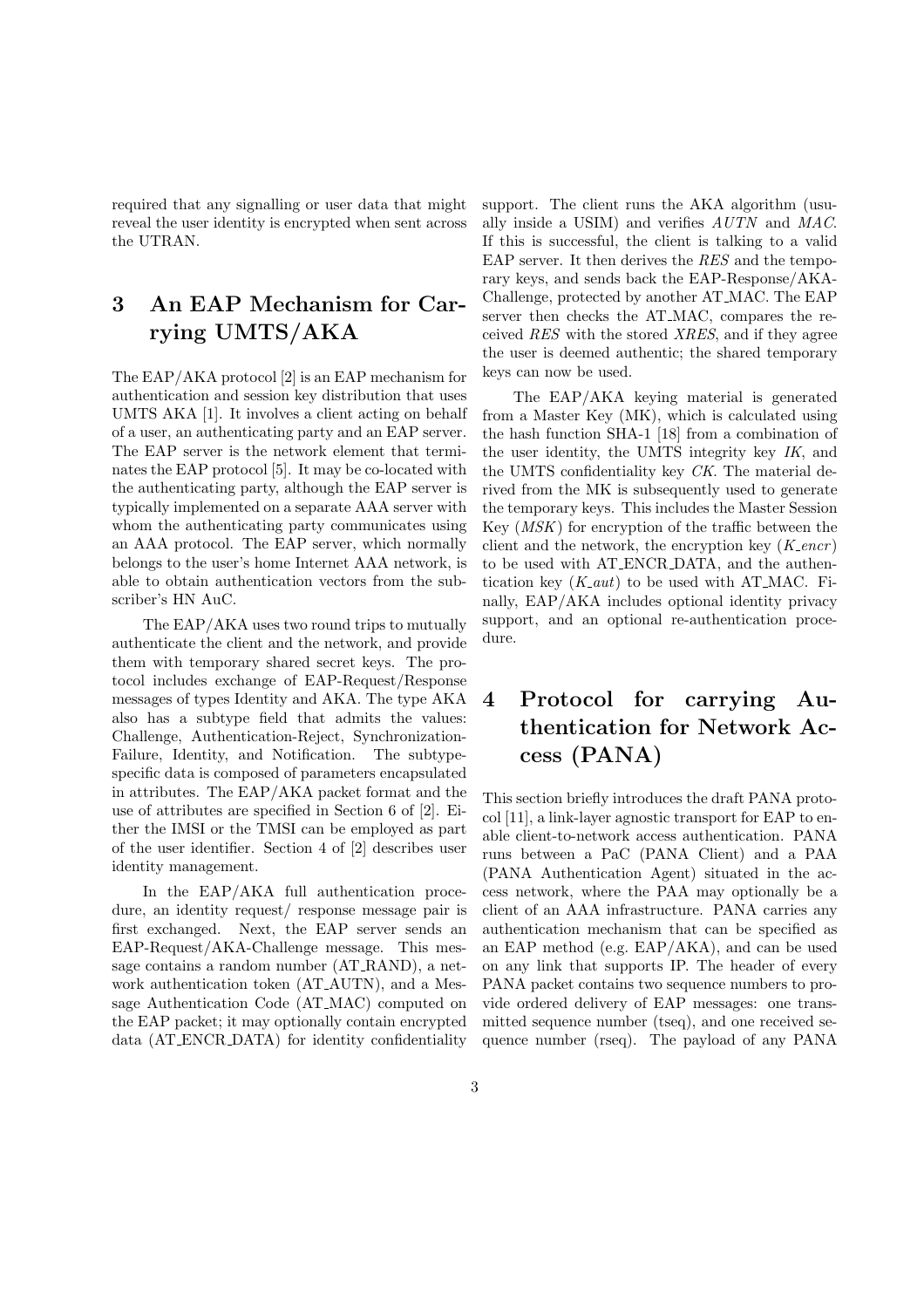message consists of zero or more Attribute Value Pairs (AVPs), e.g. a cookie AVP, used for making an initial handshake robust against 'blind DoS attacks' [11], a MAC AVP, protecting the integrity of a PANA message, or an EAP AVP, which transports an EAP payload.

Two important features of PANA, namely the security association (SA) and re-authentication, are now described. Once the EAP method has completed, a session key (e.g. the EAP/AKA  $MSK$ ) is shared by the PaC and the PAA. The session key is provided to the PaC as part of the EAP key exchange process, and the PAA can obtain the session key from the EAP server via the AAA infrastructure (if used). PANA SA establishment based on the EAP session key is required where no physical or link layer security is available. Two types of re-authentication (or fast reconnection) are supported by PANA. The first type enters the chosen EAP method (e.g. EAP/AKA) at the authentication phase, where the initial handshake phase can be omitted. If there is an existing PANA SA, PANA auth messages carrying the EAP fast reconnection process can be protected with a MAC AVP. The second type is based on a single protected PANA message exchange without entering the authentication phase. If there is an existing PANA SA, both PaC and PAA can send a PANA\_reauth\_request to the communicating peer and expect the peer to return a PANA\_reauth\_answer, where both messages are protected with a MAC AVP.

# 5 PANA/UMTS Authentication Procedure

The PANA/UMTS mechanism proposed here involves three functional entities, namely the PaC (also referred to here as the *client*, user or *subscriber*), the PAA (or *authenticating party*) and the EAP server. The PaC is associated with a network device and a set of UMTS credentials stored in a USIM that are used to prove the PaC identity for network access. A possible implementation of the PaC would be an Internet access device (e.g. a laptop) with a

PC card inserted in the PCMCIA<sup>6</sup> socket, equipped with a UMTS-enabled USIM card. There are other possible implementations, e.g. involving the use of a UMTS Mobile Equipment (ME, e.g. mobile phone) equipped with a USIM card and linked to a laptop (e.g. via cable, Bluetooth, infrared or WLAN)<sup>7</sup> .

The PAA authenticates the UMTS credentials provided by the PaC and grants network access. In the context of this article, the EAP server is implemented on the AAA server and has an interface to the UMTS network, operating as a gateway between the Internet AAA network and the UMTS AKA infrastructure. The PAA is thus an AAA client that communicates with the user's EAP server through an AAA protocol supporting EAP (e.g. Diameter EAP [14]) and key wrap (e.g. Diameter CMS [7], where this involves encrypting a content-encryption key using a key encrypting key). PANA/UMTS also involves a further entity, namely the EP (Enforcement Point), which may be co-located with the PAA, which applies per-packet enforcement policies (i.e. filters) to the traffic of the PaC's devices.

Figure 1 shows the PANA/UMTS full authentication procedure, which has three main phases: (1) Discovery and initial handshake, (2) Authentication and (3) Authorization. In the Discovery phase, an IP address for the PAA is identified, and a PANA/UMTS session is established between the PaC and the PAA, following the PANA model (see subsection 4.2 of [11]). In the Authentication phase, the main focus of this article and further explained below, EAP/AKA messages encapsulated in PANA/UMTS are exchanged between the PaC and the PAA. At the end of this phase, a PANA SA is established, including the provision of a shared secret EAP/AKA session key  $(MSK)$ ; we call this the PANA/UMTS SA. During the Authorization phase, a separate protocol is used between the PAA and the EP to manage the PaC network access control. After this phase, the established PANA/UMTS session as well as the

<sup>6</sup>Personal Computer Memory Card International Association (www.pcmcia.org/).

 ${}^{7}$ An alternative described in [16] is to use USIM Toolkit commands, which enables the USIM to request the ME to open an infrared or Bluetooth channel with the user laptop.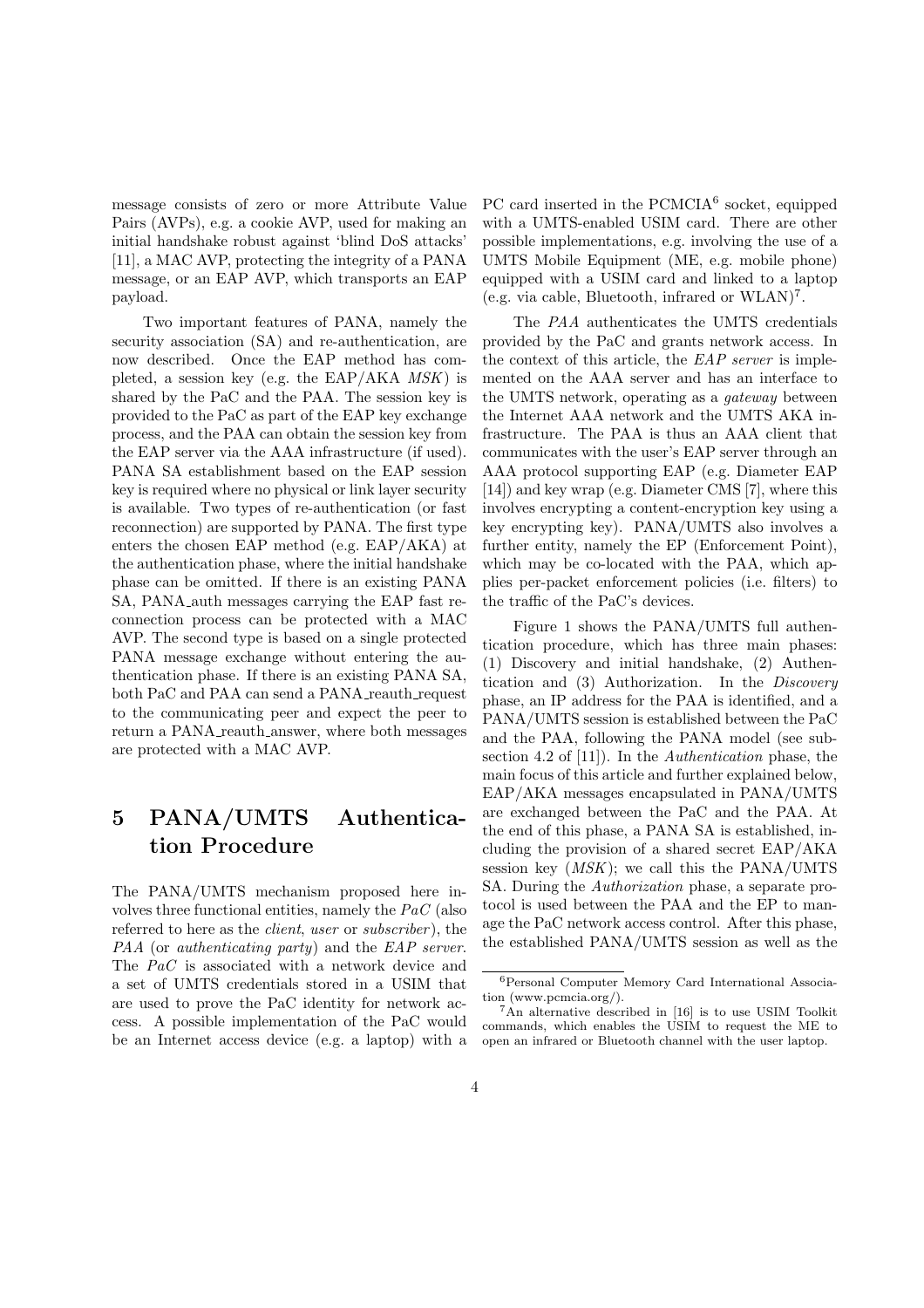

Figure 1: PANA/UMTS full authentication procedure. The name of each message is shown, followed by the contents of the message in round brackets. Square brackets are used to denote optional fields.

PANA/UMTS SA is deleted, following the PANA standard (see subsection 4.5 of [11]).

During the Authentication phase, the first PANA auth request message (a) issued by the PAA encapsulates an EAP-Request/Identity payload. The PaC responds (b) with a PANA auth answer, which carries an EAP-Response/Identity payload including the user identifier Id. After receiving the user identity from the PAA through an AAA interaction, the EAP server obtains from the UMTS network the user's authentication vector, which is further used for deriving the temporary keys  $(c)$ .

The next PANA auth request message  $(d)$  issued by the PAA includes the EAP-Request/AKA-Challenge packet that contains RAND, AUTN, MAC, and an optional AT ENCR DATA (see Section 3). On receipt of this message, the PaC runs the AKA algorithm inside a USIM, calculates a copy of AUTN and MAC, and verifies that these calculated values

equal the received ones<sup>8</sup>. After that, it derives  $RES$ and the EAP/AKA temporary keying material  $(e)$ for further use.

If all checks out, the PaC responds  $(f)$  with a PANA auth answer message transporting the EAP-Response/AKA-Challenge payload, which includes RES and MAC. After receiving this payload from the PAA by means of an AAA interaction, the EAP server compares the received RES with the stored XRES obtained from the authentication vector; if they agree, the PaC is deemed authentic. As a result, the EAP server sends back  $(g)$  the EAP-Success packet, which carries the derived keying material. Finally the PAA encapsulates the EAP-Success packet in a PANA bind request message sent to the PaC (h), and receives back an acknowledge through a PANA bind answer  $(i)$ . Both PANA bind messages are protected by a MAC AVP; they may optionally contain a Protection-Capability AVP to indicate if link-layer or network-layer encryption should be initiated after PANA/UMTS. They are also used for binding device identifiers of the PaC and the PAA, via Device-Id AVP, to the PANA/UMTS SA established at the end of the authentication phase.

### 6 Security Analysis

In this section, security threats to the proposed PANA/UMTS protocol are considered.

#### 6.1 User Identity Confidentiality

PANA/UMTS includes user identity confidentiality support, which protects the privacy of the user identity against passive attacks (e.g. eavesdropping). But the mechanism cannot be used on the first connection with a given PAA, when the permanent user identity will have to be sent in clear. In this case, an active

<sup>&</sup>lt;sup>8</sup>If the *MAC* does not match, the PaC silently ignores the previous message and does not send any authentication results to the PAA. If the AUTN does not match, the PaC then sends back to the PAA an explicit error packet (EAP-Response/AKA-Authentication-Reject) inside a PANA auth answer message.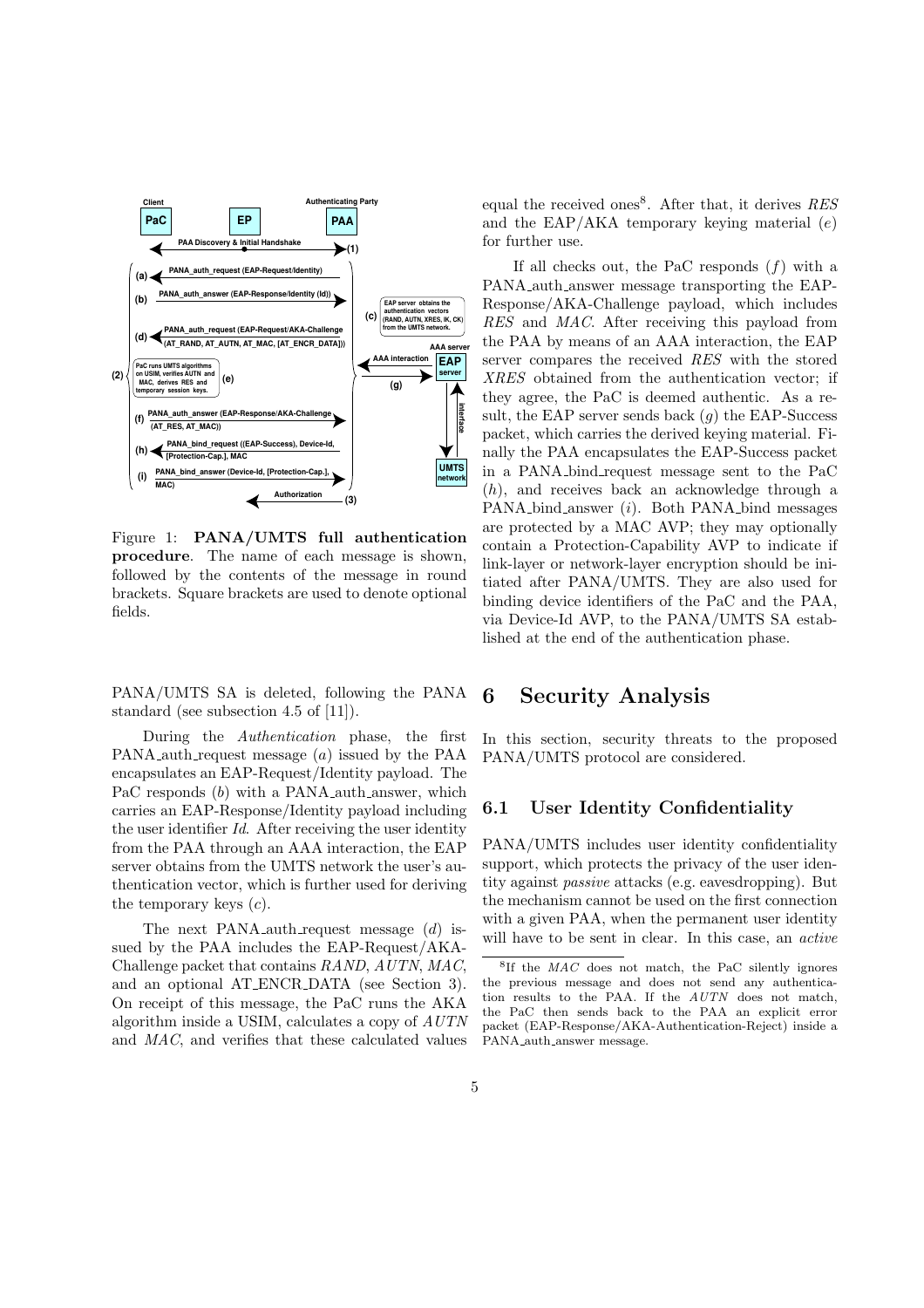attacker that impersonates the access network may learn the subscriber's permanent identity. However, the PaC can refuse to send the cleartext permanent user identity to the PAA if it believes that the access network should be able to recognize its pseudonym. If user identity confidentiality is required and the PaC and PAA cannot guarantee that the pseudonym will be maintained reliably, then an external security mechanism, such as the Protected Extensible Authentication Protocol (PEAP) [20], may be used to provide additional protection. Nevertheless, this kind of tunnelling mechanism can itself introduce new security vulnerabilities, as described in subsection 6.2.

#### 6.2 Man-in-the-Middle Attacks

Care has to be taken to avoid man-in-the-middle attacks arising when tunnelling is used, e.g. when using PEAP, or when EAP/AKA is part of a sequence of EAP methods. Such vulnerabilities can arise (see, for example, Asokan et al. [3]) even when the authentication protocols used at the various 'levels' are in themselves secure. When such attacks are successfully carried out, the attacker acts as an intermediary between a PaC victim and a legitimate PAA. This allows the attacker to authenticate successfully to the PAA, as well as to obtain access to the network. As a solution to the problem, Asokan et al. [3] and Puthenkulam et al. [23] suggest to cryptographically bind the session keys of the two phases, i.e. to bind together the tunnel session key and the MSK derived from the EAP/AKA method. Even when tunnelling or an EAP sequence of methods are not used with PANA/UMTS, user data need to be integrity protected on physically insecure networks to avoid man-in-the-middle attacks and session hijacking.

#### 6.3 Mutual Authentication

PANA/UMTS provides mutual authentication via the UMTS AKA mechanisms. The PaC believes that the PAA is authentic because the network sent correct MAC and AUTN values. The PAA believes that the PaC is genuine because the received RES agrees with the stored XRES, and the MAC computed on the challenge response is correct. Moreover, PANA/UMTS validates the EAP AVP exchanges through its PANA message validity check scheme (Section 4.1.6 of [11]).

#### 6.4 Key Derivation

PANA/UMTS supports 128-bit key derivation through the EAP/AKA key hierarchy. The temporary keys for protection of the EAP/AKA payloads and the MSK are cryptographically separate; i.e. an attacker cannot derive any non-trivial information from K encr or K aut based on the MSK or vice versa. An attacker also cannot calculate the preshared secret  $K$  from IK,  $CK$ ,  $K$ <sub>-encr</sub>,  $K$ <sub>-aut</sub> or MSK.

#### 6.5 Service Theft, Brute-Force and Dictionary Attacks

PANA/UMTS does not specify any mechanism for preventing service theft. Therefore an attacker can gain unauthorized access to the network by stealing the service from another user, spoofing both the IP and MAC addresses of a legitimate PaC to gain unauthorized access. In a non-shared medium, service theft can be prevented by simple IP address and MAC address filters. In shared links, filters are not sufficient to prevent service theft as they can easily be spoofed (as described by Parthasarathy [21]). A recent draft  $[22]$  describes how an IPsec<sup>9</sup> SA can be established to secure the link between the PaC and the EP, which can be used to prevent service theft in the access network.

The effective key length in PANA/UMTS is 128 bits, and there are no known computationally feasible brute-force attacks. Because PANA/UMTS is not a password protocol, it is not vulnerable to dictionary attacks, assuming that the pre-shared secret is not a weak password.

<sup>9</sup>http://www.ietf.org/html.charters/ipsec-charter.html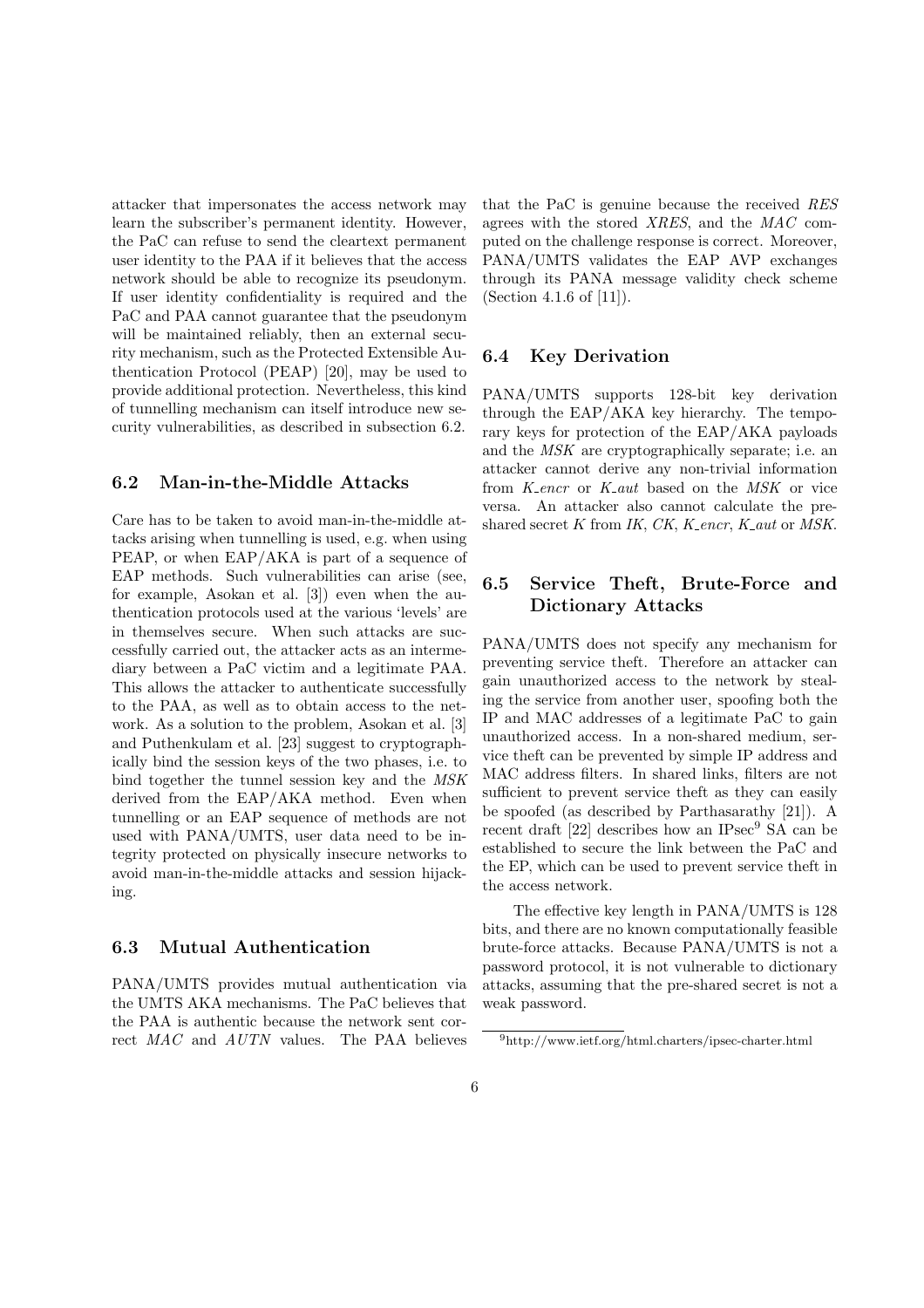#### 6.6 Integrity, Replay Protection and Confidentiality

The protection of signaling packet exchanges through the PANA/ UMTS SA prevents an opponent from acting as a man-in-the-middle adversary, from session hijacking, from injecting packets, from replaying messages, and from modifying the content of the exchanged messages. Also, as with all PANA methods, in PANA/UMTS an integrity object is defined, supporting data-origin authentication, replay protection based on sequence numbers, and integrity protection based on a keyed message digest.

Moreover, in PANA/UMTS some attributes are used to provide integrity, replay protection and confidentiality for EAP/AKA payloads. In this case, integrity protection is based on a keyed MAC [17] (i.e. AT MAC). Confidentiality (AT ENCR DATA and AT IV) is based on the Advanced Encryption Standard (AES) block cipher [19]. On full authentication, replay protection for the EAP/AKA payload is provided by the underlying UMTS AKA scheme, which makes use of the RAND and AUTN values. For EAP based re-authentication, a counter and a server nonce is used to provide replay protection. The contents of the EAP-Response/Identity payload exchanged by PANA/UMTS are implicitly integrity protected by including them in key derivation.

### 6.7 Negotiation Attacks, Fast Reconnection and Generation of Random Numbers

EAP method downgrading attacks might be possible because PANA/UMTS does not protect the EAP method negotiation, especially if the user employs the EAP/AKA identifier with other EAP methods. Nevertheless, the EAP document [5] describes a practice to avoid attacks that negotiate the least secure EAP method from among a set. If a particular peer needs to make use of different EAP authentication methods, then distinct identifiers should be employed, each of which identifying exactly one authentication method. Anyway, some protection against such an attack can be offered by repeating the list of supported EAP methods protected with the PANA/UMTS SA.

PANA/UMTS does not support EAP/AKA protocol version negotiation or ciphersuite negotiation.

In line with Section 4, PANA/UMTS supports two types of fast reconnection. Since fast reconnection does not involve the entire AAA communication, it gives performance benefits. A PANA/UMTS implementation needs to use a good source of randomness to generate the random numbers required in the  $\text{protocol}^{10}.$ 

#### 6.8 Denial-of-service Attacks

PANA/UMTS sequence numbers and cookies provide resistance against blind resource consumption DoS attacks, as described in [11]. But PANA/ UMTS does not protect the EAP/AKA method exchange itself. Since in particular the PAA is not allowed to discard packets, and packets have to be stored or forwarded to an AAA infrastructure, a risk of DoS attacks remains. Also PANA/UMTS adopts the EAP/AKA mechanism, which is not a tunnelling method. Hence an adversary can both eavesdrop on EAP/AKA payloads and inject arbitrary messages, which might confuse both the PaC and the PAA. In physically insecure networks, an attacker may mount DoS attacks by sending false PANA/UMTS success or failure indications. However, the attacker cannot force the PaC or the PAA to believe successful authentication has occurred when mutual authentication failed or has not happened yet.

The PANA/UMTS protocol also enables both the PaC and the PAA to transmit a tear-down message [11]. This message causes state removal, a stop to the accounting procedure, and removes the installed packet filters. Thus such a message needs to be protected to prevent an adversary from deleting state information and thereby causing DoS attacks.

 $^{10}\mathrm{See}$  [8] for details on generating random numbers for security applications.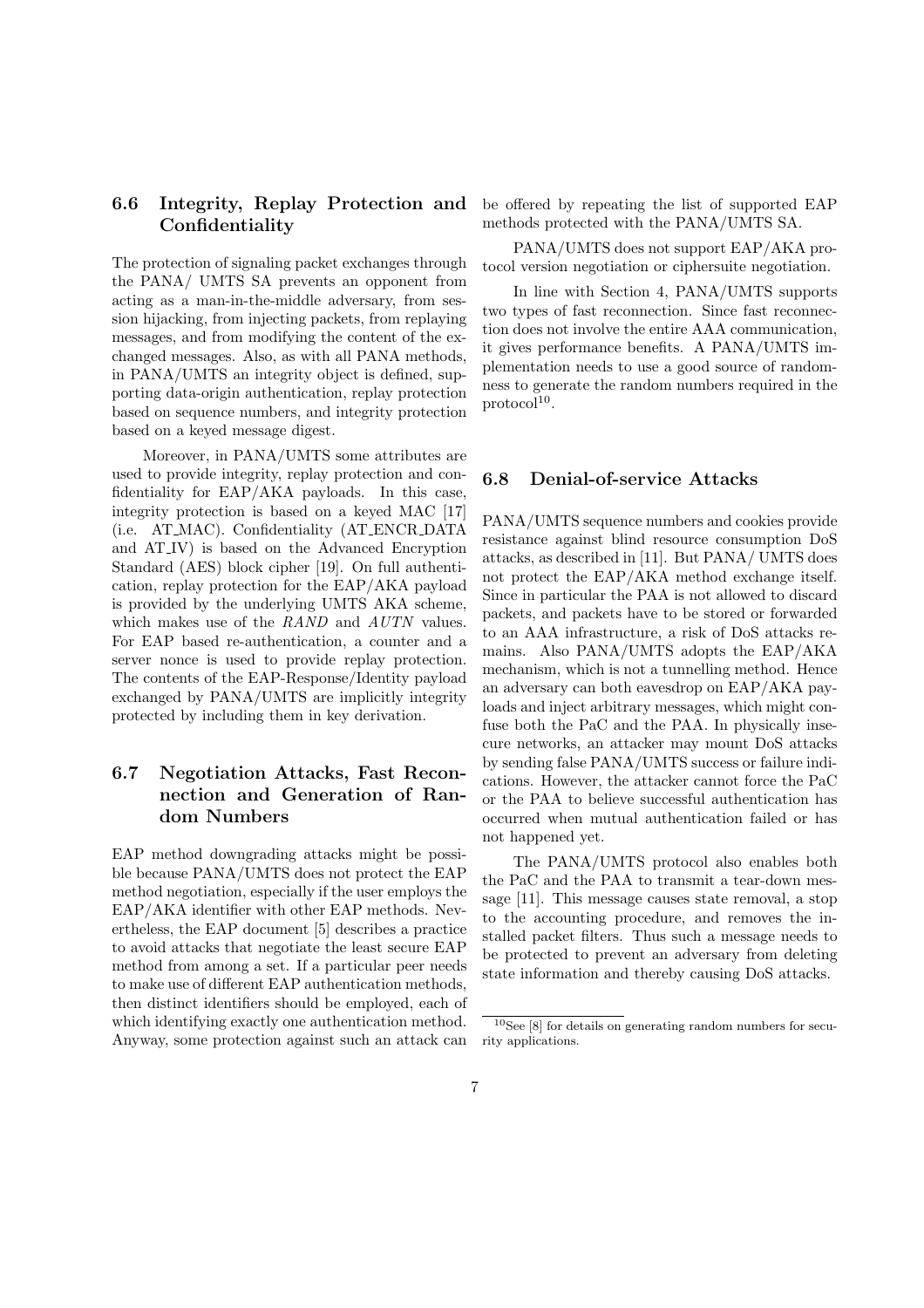### 6.9 Minimal Trust Relationship and Cipher Key Distribution

The use of authentication vectors is an significant UMTS feature that permits delegation of authentication as well as cipher key distribution from the home to the visited network through a minimal trust relationship between operators. That is, the home network does not need to reveal the information most sensitive, such as  $K$ , to any intermediate entity in the visited network. Another benefit with this scheme is that subsequent authentications do not require additional round trips with the home network, and this gives a big performance advantage. This kind of technique encapsulated into EAP/AKA and carried by PANA/UMTS can be useful to address heterogeneous network access supporting ubiquitous mobility. In particular, in the scenario where a user's access device wishes to access the Internet via different multiple access media and network interfaces $^{11}$ , leading to the use of a number of network operators. In this scenario, if we use PANA/UMTS, the home AAA server can make use of authentication vectors to delegate PaC authentication function to the PAA in the visited network, achieving therefore minimal trust relationship between home and visited network operators as well as performance benefit. Furthermore, the same authentication vectors distribution scheme can include cipher keys to any network access point implementing a PAA, e.g. a NAS (Network Access Server), wishing to establish an encrypted channel with a PaC.

#### 6.10 Mandatory Integrity Protection versus Mutual Authentication

We can imagine a feasible scenario where the interface between the client and the NAS is wireless and the NAS must use a signalling message, such as a start encryption command, to activate the encryption in the air interface. In this case, beyond the use of the authentication vectors material, the introduction of mandatory integrity protection for critical signalling messages in PANA/UMTS through the MAC AVP and the AT MAC attribute is crucial to avoid the typical masquerading or 'false entity in-the-middle' attack, of which prevention could not be achieved solely by mutual authentication. Thus, the mandatory integrity protection mainly for critical signalling messages is another feature from PANA/UMTS that provides significant contribution for authentication in heterogeneous network access.

## 7 Advantages and Disadvantages

In this section, the PANA/UMTS proposal is assessed with respect to how well it addresses security issues arising in future heterogeneous network access scenarios supporting ubiquitous mobility. The main advantages of PANA/UMTS in this context are as follows:

- PANA/UMTS is implemented using PANA, a flexible and scalable network-layer access authentication protocol. Such a protocol is necessary when link-layer authentication mechanisms are either not available or not able to meet the overall requirements, or when multi-layer authentication is needed.
- PANA/UMTS is based on the EAP/AKA method. This method enables the use of the existing AKA infrastructure in a number of new scenarios involving devices that already contain a USIM. For example, it can be used as a secure PPP authentication method or else in the context of WLANs and IEEE 802.1aa technology, through EAP over wireless. PANA/UMTS is also not vulnerable to brute force or dictionary attacks and, with the exception of the PaC first connection to PAA, it includes user identity confidentiality.
- The PANA/UMTS SA prevents man-in-themiddle attacks, session hijacking, packets injection, message replay and content modification of the subsequent exchanged packets. The

 $11E.g.$  PPP [25], Bluetooth, IEEE 802.1aa [15].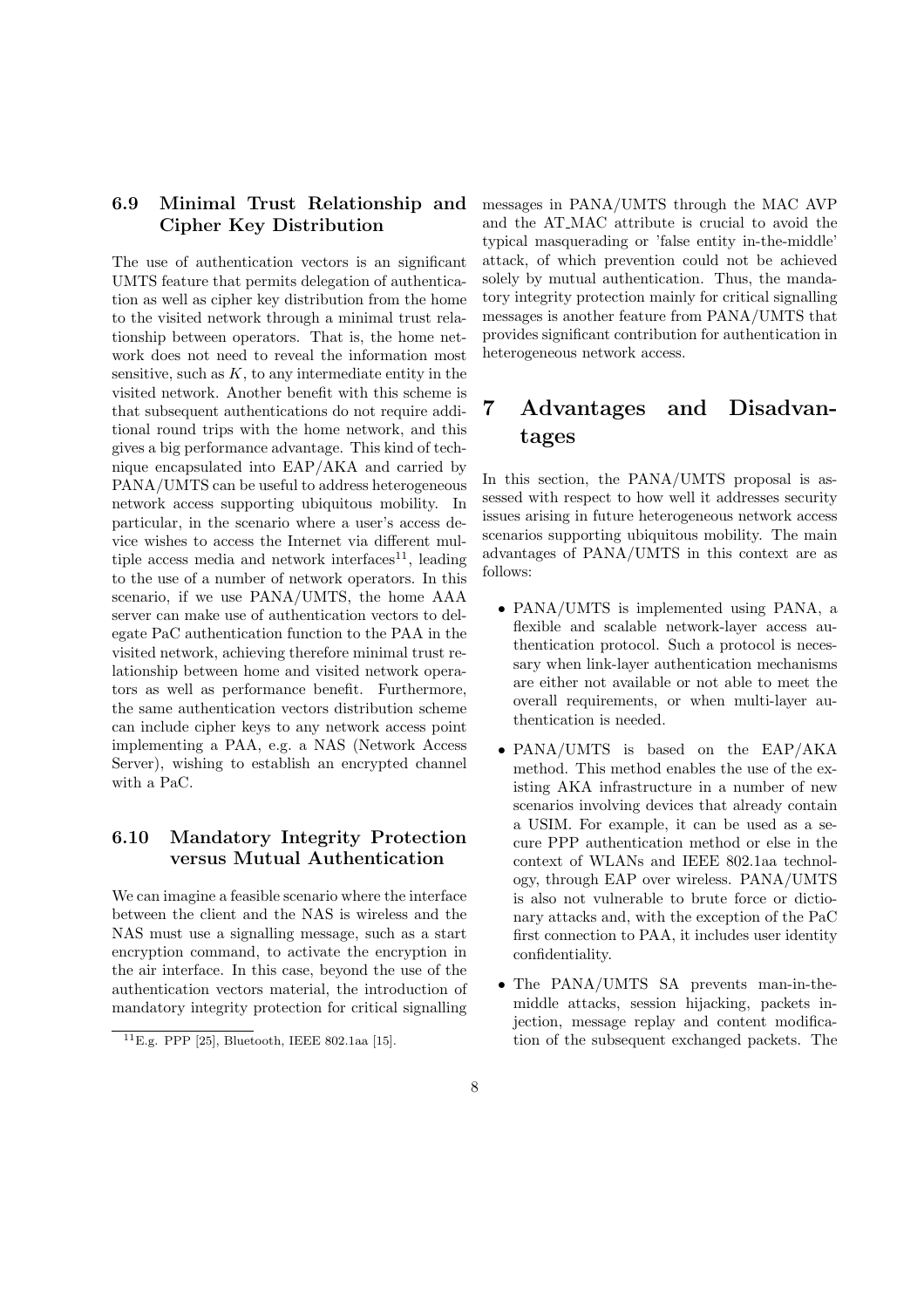PANA/UMTS integrity object supports dataorigin authentication, replay protection based on sequence numbers and integrity protection.

- PANA/UMTS provides ordered delivery of messages with sequence numbers, which along with cookies provides resistance against blind DoS attacks. PANA/UMTS also provides confidentiality of the EAP/ AKA payload based on a block cipher.
- PANA/UMTS supports two types of fast reconnection, resulting in performance benefits. Use of UMTS authentication vectors provides minimal trust relationship between operators and also performance benefit. Adoption of mandatory integrity protection for critical PANA/ UMTS signalling messages avoids masquerading attacks.

The disadvantages of the proposed PANA/UMTS protocol are as follows:

- Although the PANA/UMTS identity payload is implicitly integrity protected, the PaC first connection to PAA is not benefited by the user identity confidentiality mechanism.
- PANA/UMTS does not specify any mechanism for preventing service theft, either for supporting ciphersuite or EAP/AKA version negotiation. On the other hand, because PANA/UMTS is just a signaling protocol and does not carry user data traffic, in fact it does not have to formally specify any mechanism for preventing service theft. However, since EAP/AKA has key derivation functionality, it is possible to bootstrap IKEv2 [9] from PANA/UMTS to establish a local IPsec tunnel for providing both cipher suite negotiation and service theft prevention.
- Risk of DoS attacks through false EAP/AKA Success/Failure indications and tear-down messages. Nevertheless, the EAP document [5] describes a way to discard false success messages, and PANA/UMTS supports protected tear-down messages by using a MAC AVP.

Thus False EAP Failure is the only remaining problem. For example, the client will accept false EAP Failure in response to EAP Response/Identity carried by PANA/UMTS.

#### 8 Further Work

The session key derivation procedure in the current version of PANA/UMTS depends heavily on the EAP/AKA protocol. Therefore one interesting alternative may be to adopt one of the unified EAP session key derivation approaches currently being investigated (see, for example, Salowey and Eronen [24]), instead of adopting the existing scheme from EAP/AKA, compliant with Section 5 of [26]. An analogous scheme to PANA/UMTS would be to specify the GPRS GMM authentication protocol [10] as an EAP method (e.g. Buckley et al. [6]), enabling its use with PANA. Another interesting new application would be the transport of public key based authentication protocols by EAP (e.g. Tschofenig and Kroeselberg [27]) and PANA.

### 9 Conclusions

According to the PAMPAS Project [13, p135], "the increasing heterogeneity of the networking environment is one of the long-term trends which requires new security approaches. The main challenges include the investigation and development of unified, secure and convenient authentication mechanisms that can be used in different access networks". Authentication and key agreement are the central components of secure access procedures for heterogeneous network access supporting ubiquitous mobility.

In this paper, we have proposed the new PANA/UMTS protocol, in order to provide an IP compatible, lightweight, flexible and scalable method for authenticating a user to an access network. The protocol is based on PANA, a network-layer access authentication protocol carrier, which communicates, via EAP, with a AAA infrastructure interacting with a UMTS AuC. PANA/UMTS is also based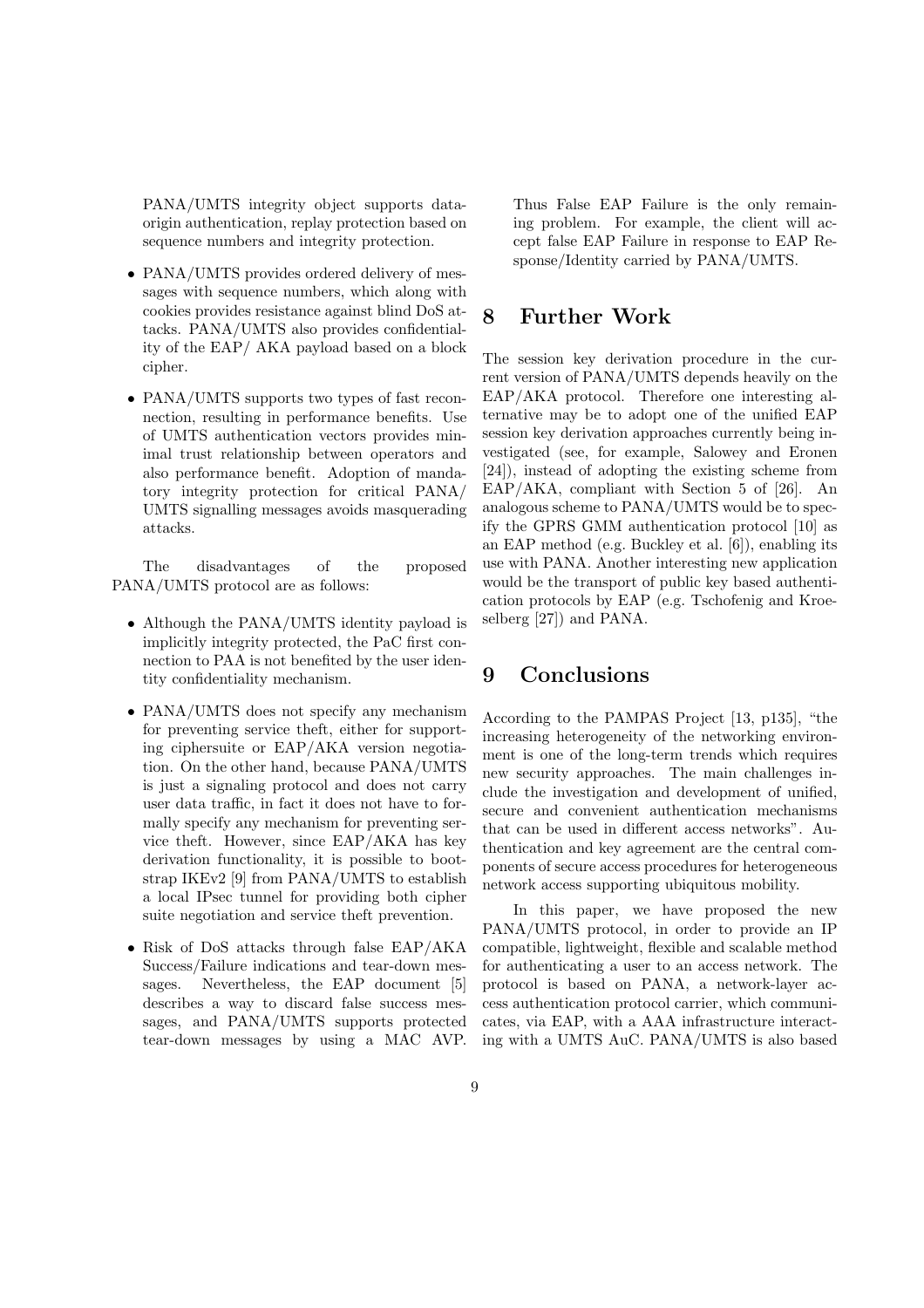on EAP/AKA, which permits to use the AKA infrastructure in new network scenarios comprising devices equipped with a USIM. PANA/UMTS prevents man-in-the-middle attacks, session hijacking, packets injection, message replay, content modification and blind DoS attacks. It imposes data-origin authentication, replay protection based on sequence numbers and integrity protection. Beyond to support user identity and EAP/AKA payload confidentiality, it uses a 128-bit key length and is not vulnerable to brute-force or dictionary attacks.

The use of authentication vectors in PANA/UMTS provides minimal trust relationship between operators and no additional round trips with the home UMTS network, thereby increasing the likelihood of successful use. The protocol, from the user's point of view, works with a 'standard' UMTS USIM card and requires only an appropriate Internet access device and a USIM card reader, integrated to or separated from that device. The gains of performance due to the two types of fast reconnection, and the gains of security due to the PANA/UMTS SA may make the PANA/UMTS proposal attractive to all the UMTS operators willing to offer to their users heterogeneous Internet access in ubiquitous mobility networks.

### 10 Acknowledgements

The authors would like to acknowledge the many helpful insights and corrections provided by Hannes Tschofenig and Yoshihiro Ohba.

## References

[1] 3GPP. Technical Specification 3GPP TS 33.102 V5.1.0: "Technical Specification Group Services and System Aspects; 3G Security; Security Architecture (Release 5)". Third Generation Partnership Project, December 2002.

- [2] J. Arkko and H. Haverinen. EAP AKA authentication. Internet draft (work in progress), Internet Engineering Task Force, February 2003.
- [3] N. Asokan, V. Niemi, and K. Nyberg. Man-inthe-middle in tunnelled authentication. In the Proceedings of the 11th International Workshop on Security Protocols, Cambridge, UK, April 2003. To be published in the Springer-Verlag LNCS series.
- [4] C. W. Blanchard. Wireless security. In R. Temple and J. Regnault, editors, Internet and wireless security, chapter 8. Institution of Electrical Engineers, London, UK, 2002.
- [5] L. Blunk, J. Vollbrecht, B. Aboba, J. Carlson, and H. Levkowetz. Extensible authentication protocol (EAP). Internet draft (work in progress), Internet Engineering Task Force, June 2003.
- [6] A. Buckley, P. Satarasinghe, V. Alperovich, J. Puthenkulam, J. Walker, and V. Lortz. EAP SIM GMM authentication. Internet draft (work in progress), Internet Engineering Task Force, August 2002.
- [7] P. Calhoun, S. Farrell, and W. Bulley. Diameter CMS security application. Internet draft (work in progress), Internet Engineering Task Force, March 2002.
- [8] D. Eastlake 3rd, S. Crocker, and J. Schiller. Randomness recommendations for security. Request For Comments 1750, Internet Engineering Task Force, December 1994.
- [9] C. Kaufman (editor). Internet key exchange (IKEv2) protocol. Internet draft (work in progress), Internet Engineering Task Force, May 2003.
- [10] ETSI. GSM Technical Specification GSM 04.08 (ETS 300 940): "Digital cellular telecommunication system (Phase  $2+$ ); Mobile radio interface layer 3 specification" (version 7.8.0). European Telecommunications Standards Institute, June 2000.